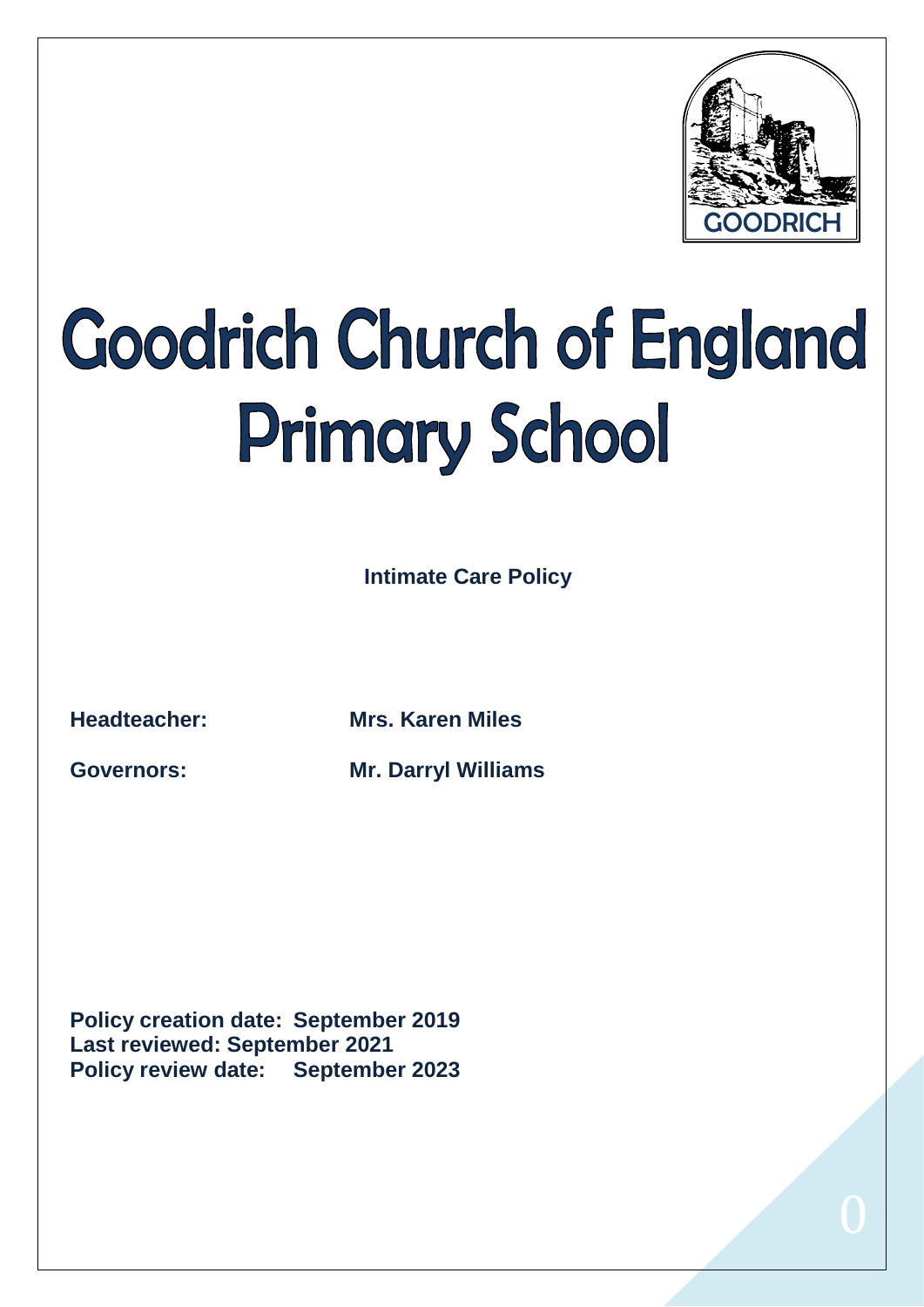### **Intimate Care Policy**

#### **INTRODUCTION**

- Staff who work with young children or vulnerable children who have special needs, will realise that the issue of intimate care is a difficult one and will require staff to be respectful of children's needs.
- Intimate care can be defined as care tasks of an intimate nature, associated with bodily functions, body products and personal hygiene which demand direct or indirect contact with or exposure of the genitals. For example care associated with continence.
- Children's dignity will be preserved and a high level of privacy, choice and control will be provided to them. Staff who provide intimate care to children have a high awareness of child protection issues. Staff behaviour is open to scrutiny and staff at Goodrich Church of England Primary School work in partnership with parents/carers to provide continuity of care to children/young people wherever possible.
- Goodrich Church of England Primary School is committed to ensuring that all staff responsible for the intimate care of children will undertake their duties in a professional manner at all times. We recognise that there is a need to treat all children with respect when intimate care is given. No child should be attended to in a way that causes distress or pain.

### **OUR APPROACH TO BEST PRACTICE**

- All children who require intimate care are treated respectfully at all times; the child's welfare and dignity is of paramount importance.
- Staff who provide intimate care are trained to do so (including Child Protection and Health and Safety training in moving and handling) and are fully aware of best practice. Apparatus will be provided to assist with children who need special arrangements following assessment from physiotherapist/ occupational therapist as required.
- Staff will be supported to adapt their practice in relation to the needs of individual children taking into account developmental changes such as the onset of puberty. Wherever possible staff who are involved in the intimate care of children/young people will not usually be involved with the delivery of sex and relationship education to their children/young people as an additional safeguard to both staff and children/young people involved.
- There is careful communication with each child who needs help with intimate care in line with their preferred means of communication (verbal, symbolic, etc.) to discuss the child's needs and preferences. The child is aware of each procedure that is carried out and the reasons for it.
- As a basic principle children will be supported to achieve the highest level of autonomy that is possible given their age and abilities. Staff will encourage each child to do as much for themselves as they can. This may mean, for example, giving the child responsibility for washing themselves. Individual intimate care plans will be drawn up for particular children as appropriate to suit the circumstances of the child and in consultation with parents/carers. These plans include a full risk assessment to address issues such as moving and handling, personal safety of the child and the carer and health.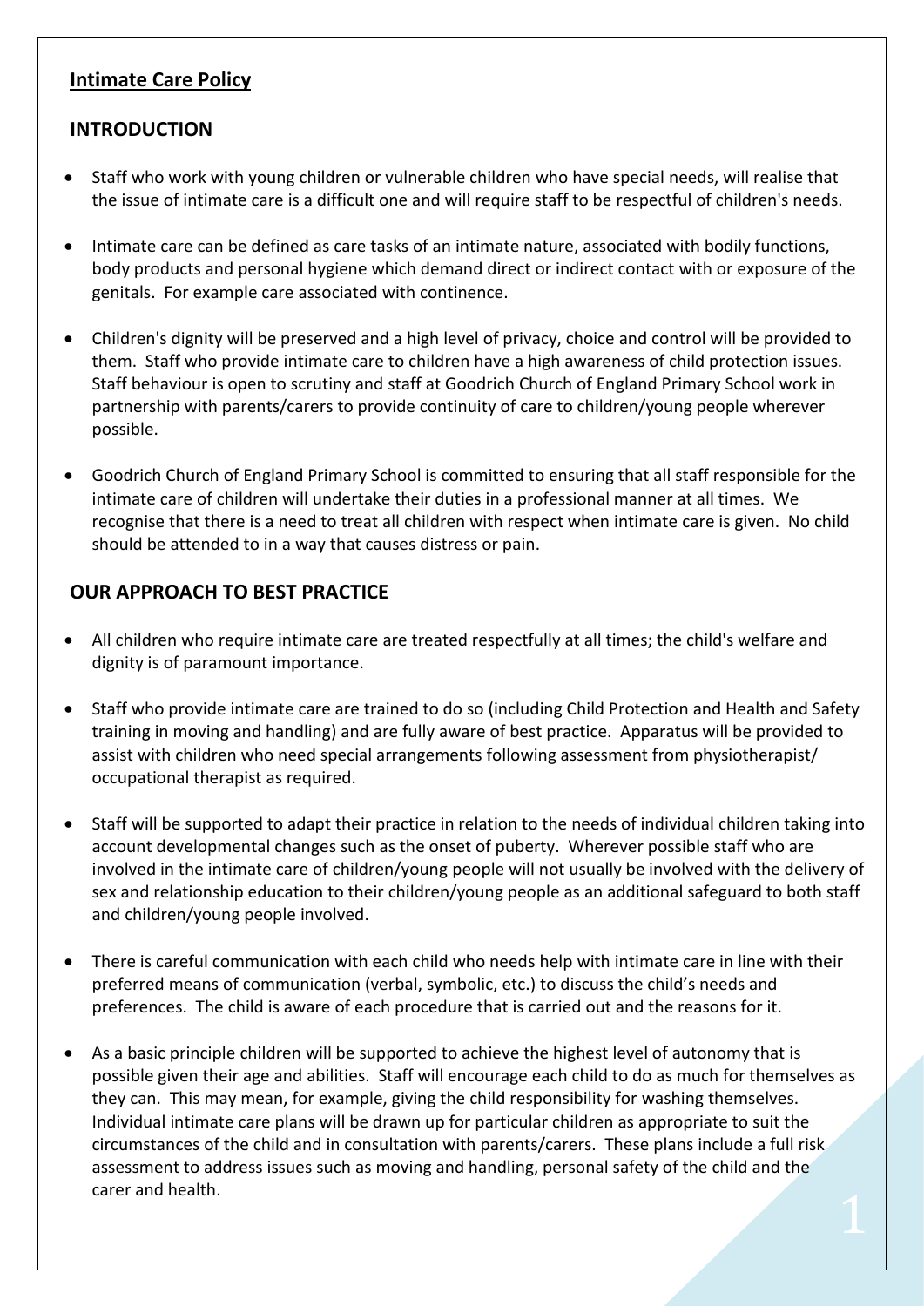- Goodrich Church of England Primary School recognises that every child has the right to be accepted for who they are without regard to race, gender, sexual orientation, culture and beliefs and will ensure that the values of the parent/carer and child/young person are taken into account when developing an individual intimate care plan
- Each child's right to privacy will be respected. Careful consideration will be given to each child's situation to determine how many carers might need to be present when a child needs help with intimate care. Where possible one child will be cared for by two adults.
- It is possible that the same child may not always be cared for by the same adult on a regular basis.
- Parents/carers will be involved with their child's intimate care arrangements on a regular basis; a clear account of the agreed arrangements will be recorded on the child's care plan. Please see appendix B for care plan template. The needs and wishes of children and parents will be carefully considered alongside any possible constraints; e.g. staffing and equal opportunities legislation.
- As necessary, if a child approaches puberty or where a medical condition sees the early onset of puberty, the school will review the need for an individual intimate care plan with the parent/carer to take into account the views and needs of the child/young person.
- Each child/young person will have an assigned senior member of staff to act as an advocate to whom they will be able to communicate any issues or concerns that they may have about the quality of care they receive.

### **THE PROTECTION OF CHILDREN**

- Goodrich Church of England Primary School Child Protection Procedures and the Herefordshire Children Safeguarding Children Board (HSCB, <https://herefordshiresafeguardingboards.org.uk/herefordshire-safeguarding-children-board/> ) will be accessible to staff and adhered to.
- If a member of staff has any concerns about physical changes in a child's presentation, e.g. marks, bruises, soreness etc. s/he will immediately report concerns to the Designate Safeguarding Lead (DSL), Mrs Miles. A clear record of the concern will be completed and referred to MASH (Multi Agency Safeguarding Hub) and/or the Police if necessary. Parents will be asked for their consent or informed that a referral is necessary prior to it being made unless doing so is likely to place the child at greater risk of harm. A copy of the school's Child Protection Procedures is available on the website.
- If a child becomes distressed or unhappy about being cared for by a particular member of staff, the matter will be looked into and outcomes recorded. Parents/carers will be contacted at the earliest opportunity as part of this process in order to reach a resolution. Further advice will be taken from outside agencies if necessary.
- If a child makes an allegation against a member of staff, all necessary procedures will be followed (see the school's Child Protection Procedures and the Herefordshire Children Safeguarding Children Board (HSCB,

[https://herefordshiresafeguardingboards.org.uk/herefordshire-safeguarding-children-board/\)](https://herefordshiresafeguardingboards.org.uk/herefordshire-safeguarding-children-board/). This includes referring to the Local Authority Designated Officer.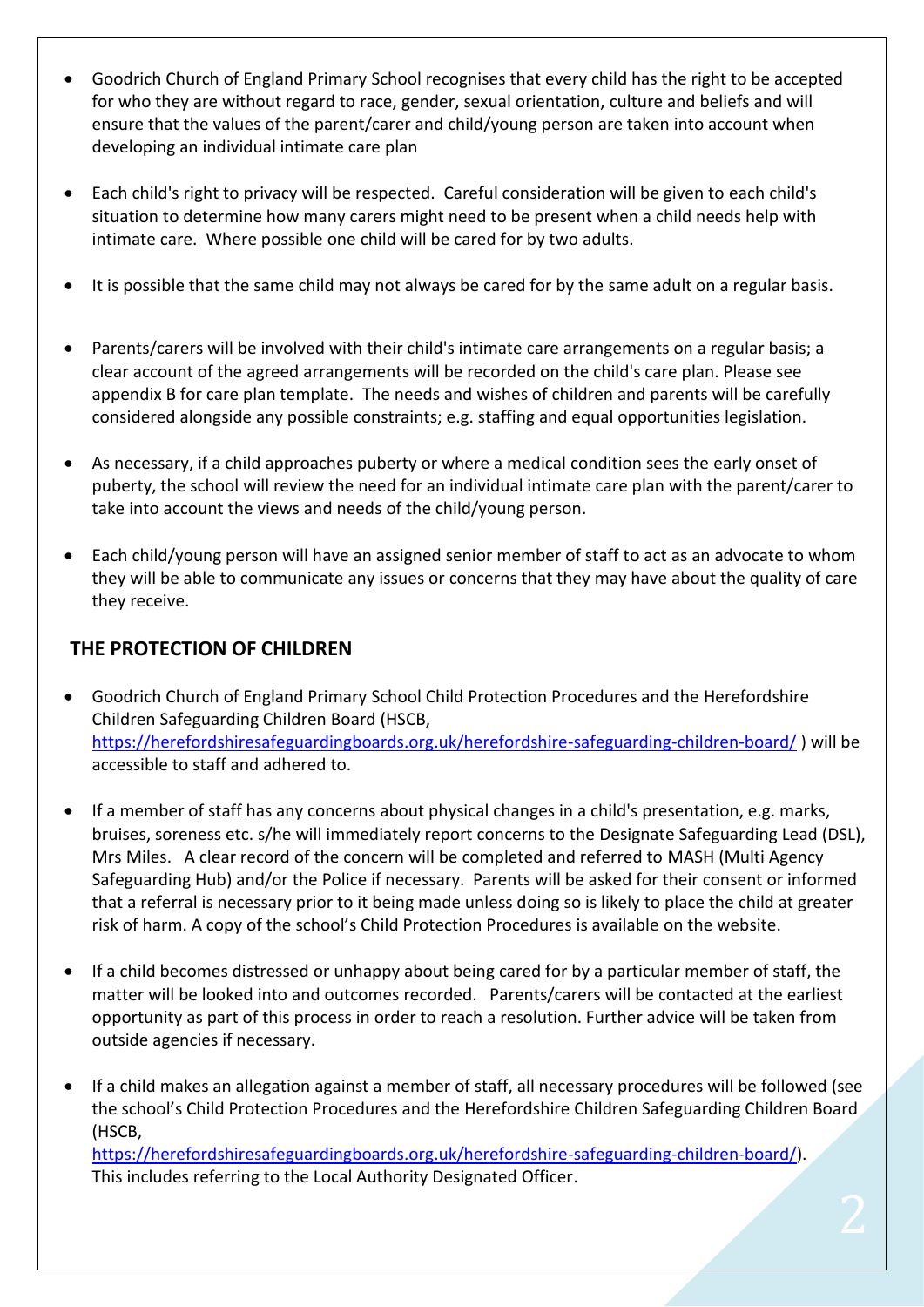#### **SOILING OF CHILDREN NOT SUBJECT TO A CARE PLAN**

Due to the young age of the children, on occasion they may wet or soil themselves during the school day.

If a member of staff becomes aware that a child has wet or soiled themselves, the teacher will be informed immediately and the School Office will be asked to make a telephone call to the parents to confirm whether they are in a position to attend and change the child if permission has not been previously obtained. In the event that a parent cannot attend, verbal consent must be gained from the parent to change the child and an accompanied member of staff will change the child in accordance with Intimate Care Policy and Appendix A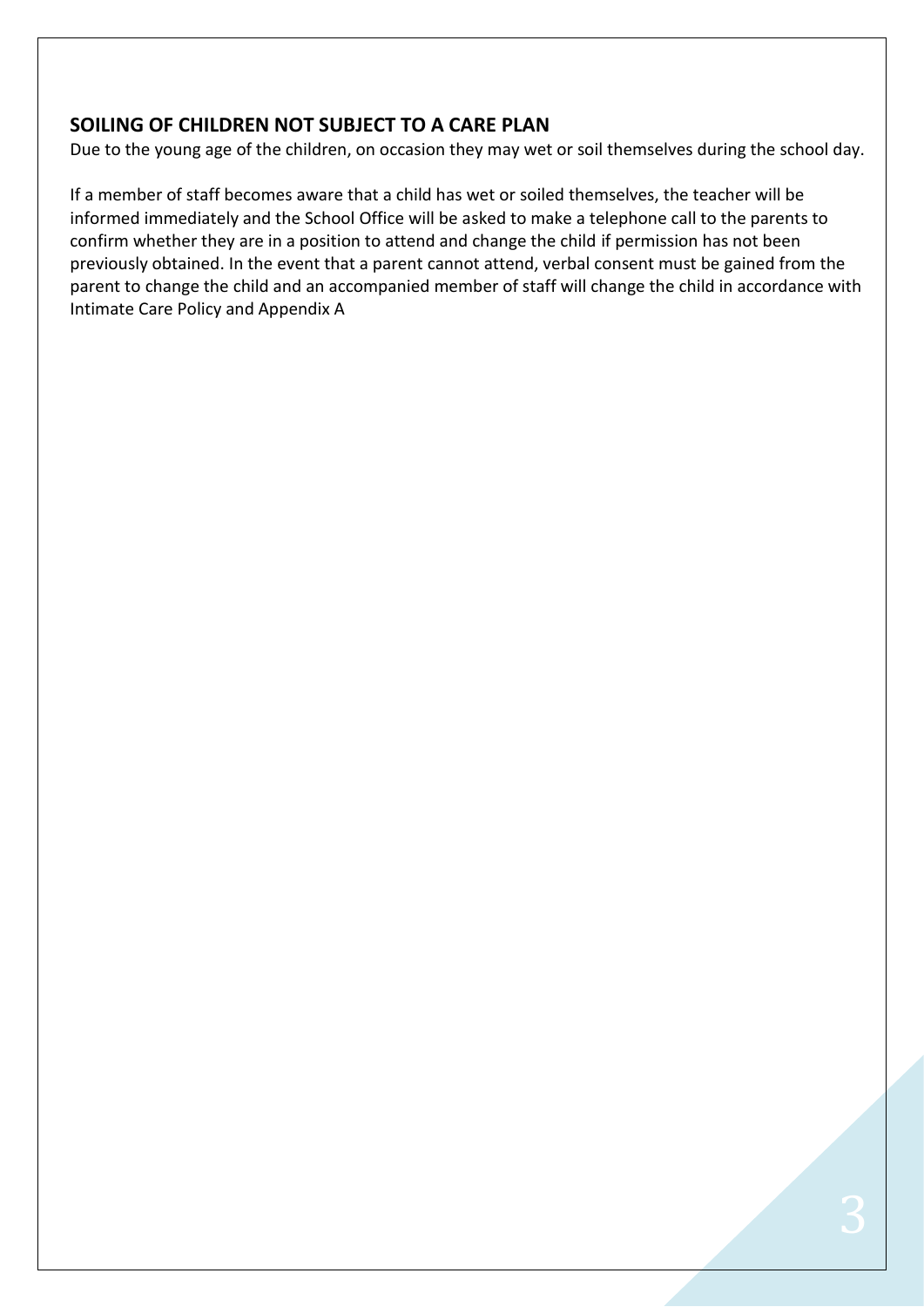### **Appendix A Staff Guidelines**

The below guidelines should always be adhered to when changing a child and dealing with wet/soiled items.

If a member of staff becomes aware that a child has wet or soiled themselves, the teacher will be informed immediately and the School Office will be asked to make a telephone call to the parents to confirm whether they are in a position to attend and change the child if permission has not been previously obtained. In the event that a parent cannot attend, verbal consent must be gained from the parent to change the child and an accompanied member of staff will change the child in accordance with Intimate Care Policy and Appendix A

- Staff must wear disposable gloves and aprons when dealing with an incident.
- A fresh pair of disposable gloves must be worn for each change.
- Aprons, gloves and wipes should be placed in the Nappy Bin in the First Aid Room.
- Staff must wash hands with warm soapy water after each change is completed.

All staff should take every care to ensure the child's privacy and dignity at all times.